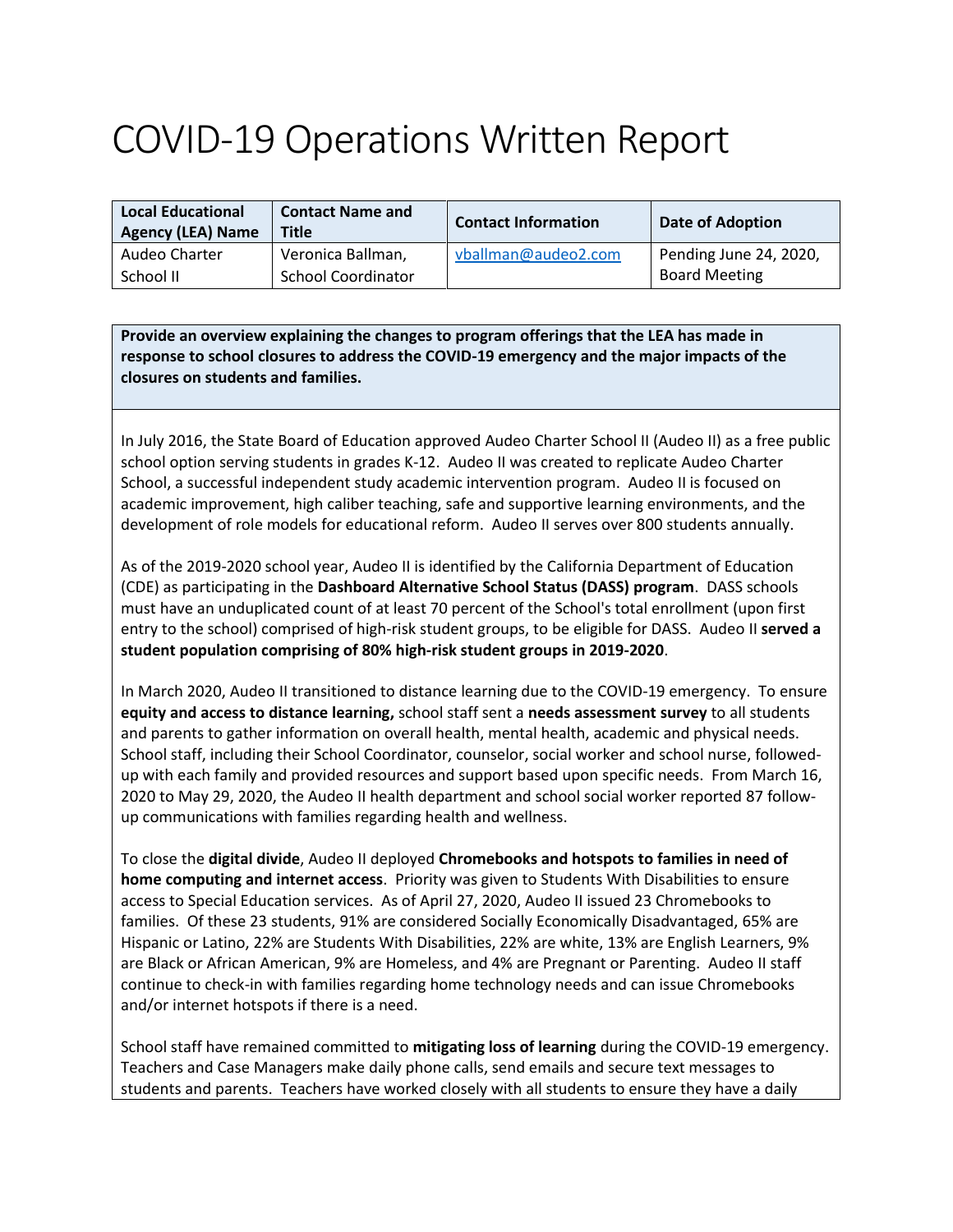distance learning schedule. In addition to direct, distance instructional time, teachers provide "office hours" to ensure that students have access to teachers for assistance and guidance. All staff communication and intervention efforts are documented in the School's Student Information System (SIS), within Contact Manager. From March 16, 2020 to May 29, 2020, Audeo II staff reported more than 12,000 communication and intervention efforts with students and families. These communication efforts include emails to students and/or parents, communication via a secure digital application, virtual conferences and phone calls.

By providing students with health support/services, access to distance learning tools/technology and ongoing academic instruction, Audeo II students have been able to continue their educational plan. For the 2019-2020 school year, 24 Audeo II students have already completed high school graduation requirements. Audeo II carefully monitors its graduation rate throughout the academic year and projects several more students to finish requirements by the summer deadline.

**Provide a description of how the LEA is meeting the needs of its English learners, foster youth and low-income students.**

Currently, Audeo II serves approximately 274 students. Of these 274 total students, 41% are Hispanic, 38% are White, and 5% are Black or African American. 16% of students are other ethnicities. In addition, 52% of students are Socioeconomically Disadvantaged, 19% are Students with Disabilities, 6% are English Learners, 3% are Homeless, and 11% are identified as GATE. Audeo II serves 3 students who are foster youth.

Audeo II's cumulative 2019-2020 attendance rate for all students is 89.5%. Attendance rates for English Learners is 90.9%, foster youth is 74.4%, and low-income is 87.3%. Alignment of attendance rates for all students and significant student groups demonstrate that the school is meeting the needs of all students.

From May 15-29, 2020, Audeo II surveyed students and parents regarding **equity and access to distance learning**. Some of the survey's key findings are provided below:

- 98% of all survey respondents and 100% of survey respondents with Students With Disabilities reported that their student has had full access to complete coursework during distance learning. 95% of low-income survey respondents and 100% of English Learners survey respondents also agreed that their student has had full access to complete coursework during distance learning.
- 100% of all survey respondents and 100% of survey respondents with Students With Disabilities reported that the School has provided their student with the supports they need to engage in distance learning. 100% of low-income survey respondents and 100% of English Learners survey respondents also agreed that the School has provided their student with the supports they need to engage in distance learning.

Based upon the distance learning survey results, it is evident that all students and student groups, such as low-income, are satisfied with the School's ability to provide access to distance learning coursework and supports needed to engage in learning. Audeo II can deliver in these areas by utilizing the School's key process, the **Pathways Personalized Education Plan (PPEP).** The PPEP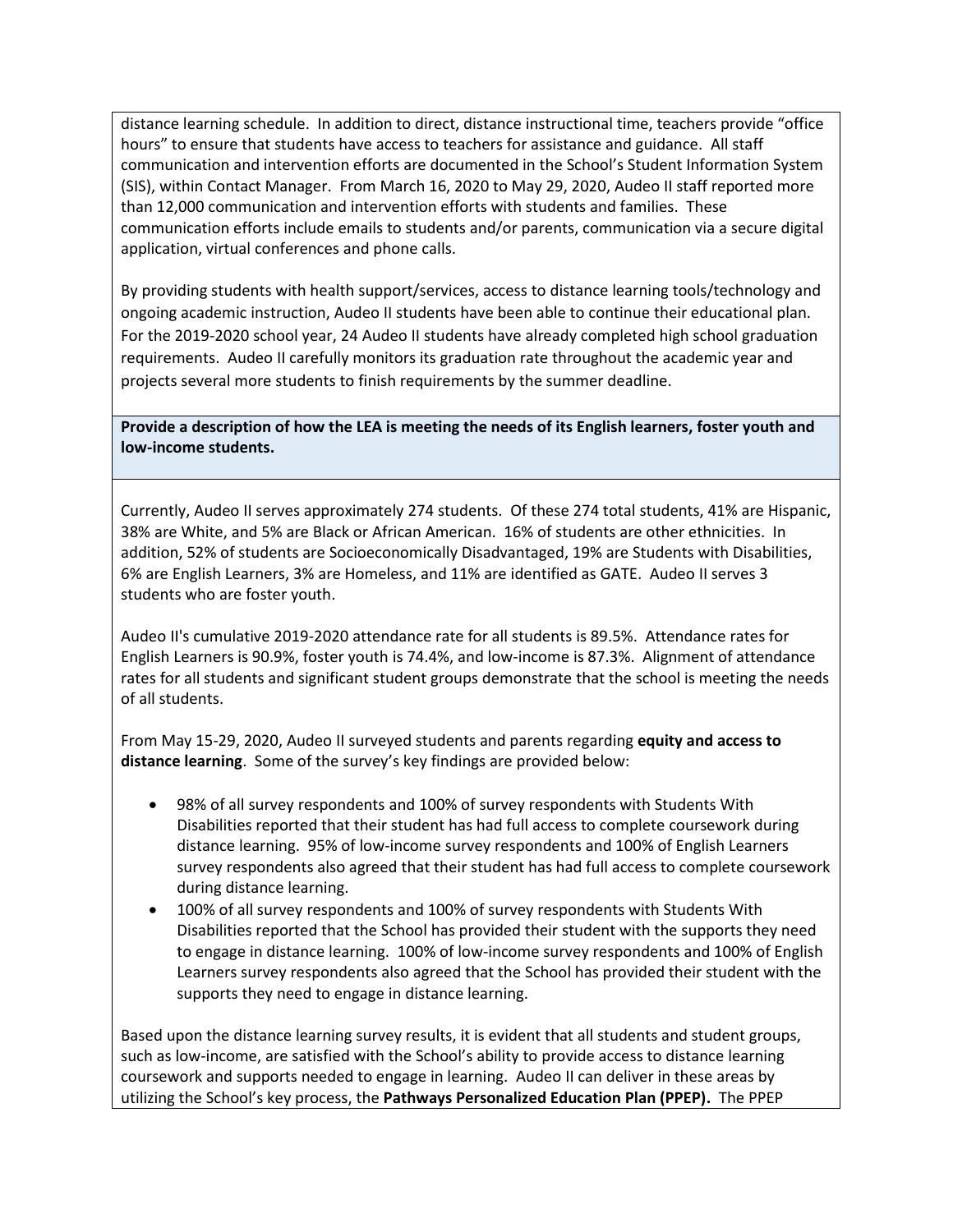continues to be the key process utilized to analyze each student's current academic levels, academic credits, goals, learning style, interests, and post high school pathway in order to build an individual academic plan for each and every student. This process is developed and continually revised in collaboration with the student, parent, teacher, Counselor, and School Coordinator.

Audeo II's standards-based curriculum has been in place prior to the Covid-19 closures. With the Covid-19 closures, equity and access to the curriculum for both students who access the curriculum through traditional textbook based methods and students who access curriculum through the online learning platform, Edgenuity, has been a priority to the School. To meet the learning needs of all students, both curriculum delivery methods remain in use during the closure.

Curriculum is developed within the **Universal Design Learning (UDL)** framework to ensure equity and access for all learners. UDL principles are integrated into curriculum design to eliminate barriers to learning through the provision of multiple means of engagement, representation, and action and expression. Teachers utilize this curriculum feature to personalize curriculum for each learner.

Audeo II school staff provide distance learning instructional sessions that are data-driven and implemented strategically to support specific learner needs. A thorough data collection and analysis process for both all students and individual student groups (low-income, SWD, English Learners) helps inform instructional sessions and the overall Instructional Plan. These tutoring sessions utilize an extensive variety of instructional strategies to aid in increased academic engagement as well as a variety of methods in which students interact with the content of the curriculum. Teachers utilize virtual technology tools to provide instructional modeling and tutorial specific to the session topic in a manner that is engaging and tangible for online learning.

**English Learners** are engaged effectively in learning through Integrated and Designated ELD supports that align to the implemented English Learner Plan. Based upon Audeo II's 2019 California School Dashboard, 71.4% of English Learners are making progress towards English language proficiency. This is considered a very-high status level. Audeo II's comprehensive English Learner Development (ELD) Program includes integrated and designated ELD.

Integrated ELD: Integrated ELD ensures that English Learners are accessing ELD standards while engaged in CA standards-based curriculum. Curriculum is developed in consultation with the ELAD (English Learner Achievement Department) and aligned to both CA ELD standards and CA Common Core standards.

Designated ELD: Designated ELD ensures that ELs are developing language and literacy skills separate from core instruction. Students are enrolled in Literacy courses (aligned to CA ELD standards), receive virtual ELD instruction through literacy circles, and engage in online learning programs that develop reading, writing, listening, speaking skills.

Audeo II has communicated resources, support, and information to all families by creating a **COVID-19 resource page on the school website** and sending informational flyers directly to students and parents. Information and resources have been focused on distance learning best practices, COVID-19 updates, meal and food distribution, health and wellness, social-emotional learning, and academic tools.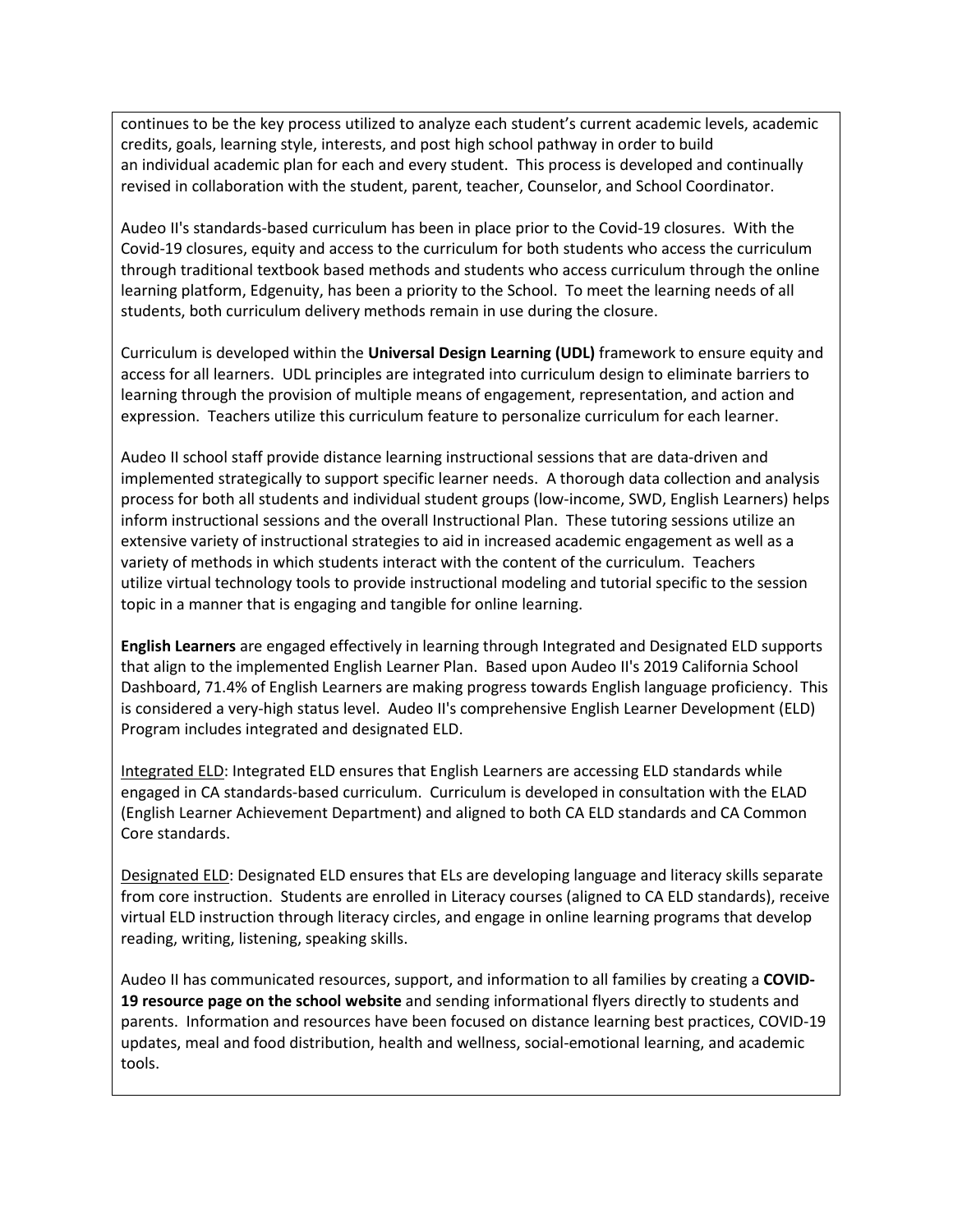To support the social-emotional learning needs of students, Audeo II has provided a series of live interactive, video broadcasts for students, which is called **Resilience in Student Education (RISE)**. RISE sessions are aligned to Social and Emotional Core Competencies and serve to enhance a student's capacity to integrate skills, attitudes, and behaviors which effectively and ethically deal with daily tasks and challenges. Audeo II understands how important it is to attend to the social and emotional needs that arise during times of crisis and challenge and will continue to offer socialemotional learning topics that are essential to mental health and wellness during this pandemic.

To educate and support the needs of Audeo II parents and families, the School has provided weekly trainings focused on distance learning expectations, health and safety, social-emotional support, IEP support services and support for English Learners. These specialized trainings are called **Altus University: Family Learning Series** and are offered Tuesday at 2:00pm. School staff have informed families of these training by sending flyers to parents with the virtual meeting links so that they do not need to pre-register and can easily participate. Participants who attend the live broadcast can ask questions and collaborate with others in the meeting chat feature. Lastly, each session is recorded so that it is available on demand for families who are unable to participate in the live event.

School staff also participated in professional learning led by a **Protective Services Supervisor with Child Welfare Services** which focused on mandated reporting in a distance learning school environment. Topics included department trends, considerations within the new environment, recent case examples, and how to proactively protect the physical and mental wellness of students.

From May 15-29, 2020, Audeo II surveyed students and parents regarding **support for family and student well-being**. Some of the survey's key findings are provided below:

- 100% of all survey respondents and 100% of survey respondents with Students With Disabilities reported that the school has provided them with information that has been responsive to their student's and family's needs. 100% of low-income survey respondents and 100% of English Learners respondents also agreed that the school has provided them with information that has been responsive to their student's and family's needs.
- 100% of all survey respondents and 100% of survey respondents with Students With Disabilities reported satisfaction with the services and supports during the COVID-19 emergency. 100% of low-income and 100% of English Learners respondents also reported satisfaction with the services and supports during the COVID-19 emergency.

Overall, Audeo II has been able to engage and support all students during the COVID-19 emergency by providing a **whole-child educational approach**. This approach prioritizes engagement, safety, health and access to support and resources.

**Provide a description of the steps that have been taken by the LEA to continue delivering highquality distance learning opportunities.**

Altus Curriculum is the traditional textbook based independent study curriculum developed by subject matter expert teachers. Since students cannot go to the Resource Center to pick up physical materials, the curriculum department has taken steps to ensure students can access digital lesson guides and have access to online textbooks. Students and families who require hard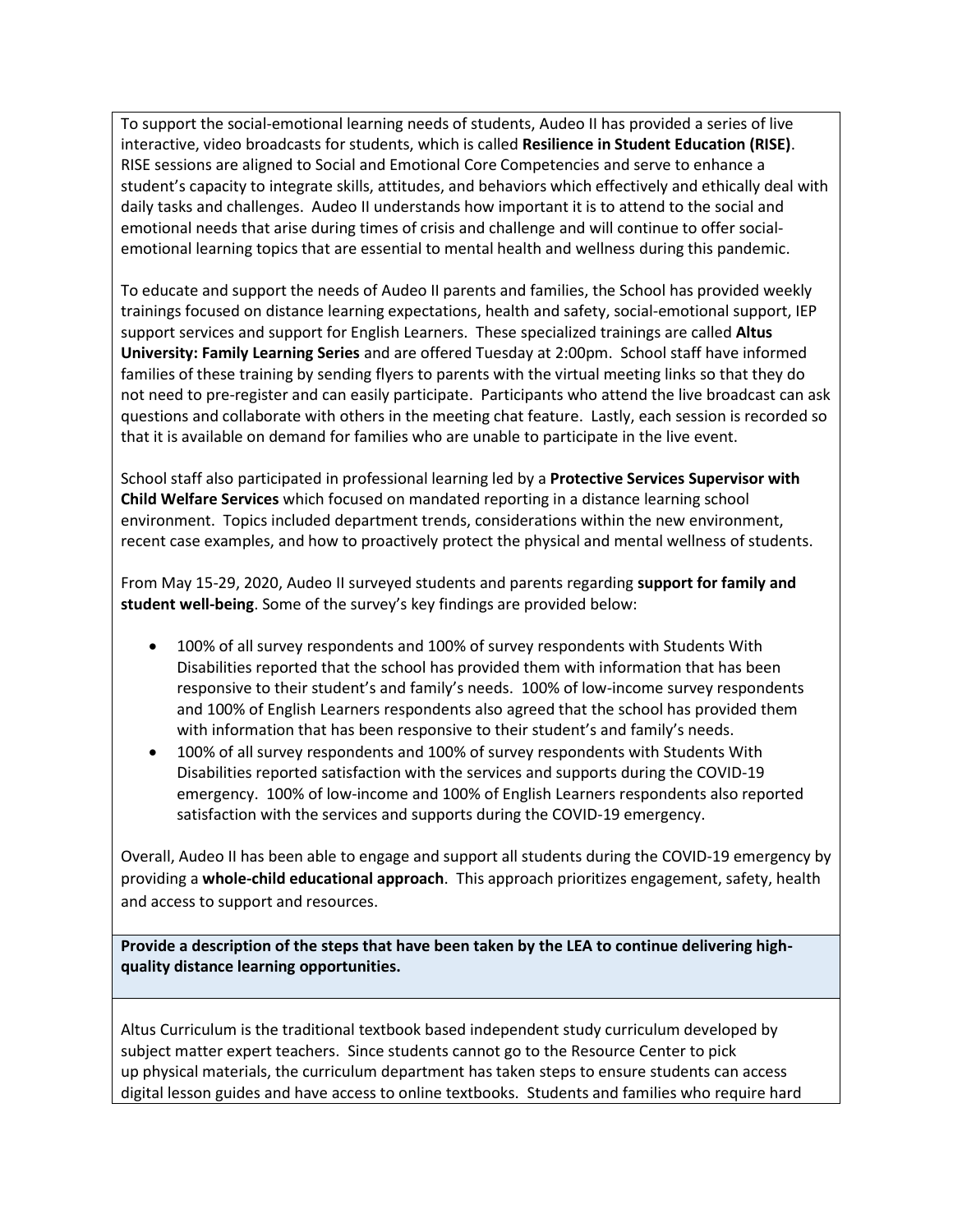copy materials are provided textbooks, lesson guides, and supplemental materials through no-contact methods organized by the Instructional department.

Edgenuity is the learning platform the School uses to deliver online curriculum. Edgenuity curriculum was offered to students before the COVID-19 closure if online instruction was their preferred learning style. Students have access through the Edgenuity curriculum platform to multiple scaffolds to support their learning; these are essential learning supports for English Learners, Students with Disabilities while functioning and universal tools to support all learners. Students have access to digital notetaking, transcripts of the instruction available in a variety of languages, hard copy graphic organizers that they can utilize during the instructional component of the lesson, glossary, academic language, digital sticky notes, extended time, video closed captioning, and the ability to enable text translation and read aloud text passages.

Students who did not previously have access to a computer and/or home internet have received a laptop and hotspot through the **Altus Connect Program** to ensure they have the same accessibility to the online Edgenuity platform from home as they would have previously at the Resource Center.

During the COVID-19 crisis, school staff remain committed to maintaining high-levels of student engagement and supporting academic achievement. Setting high expectations for students will support them with achieving their daily, weekly, and monthly goals. Some of the **key instructional distance learning strategies** are highlighted below:

Virtual one-on-one meetings and small group tutoring sessions: Teachers work with students virtually in both one-on-one meetings and in small group tutoring sessions to guide instruction and assess if a student has mastered content standards or if additional instruction is necessary.

Virtual office hours: In addition to weekly scheduled individual and group appointments, teachers hold virtual office hours to offer instructional support to all learners.

Online check-in: Teachers also check in with students regarding academic progress and engagement via online forms, surveys, screencast videos, virtual resource center events, and additional online communication tools.

Distance learning **math instruction** continues to be a key instructional area of focus. On average, students enroll in Audeo II 2-3 grade levels behind in mathematics skills as measured by the NWEA assessments. In order to improve student math proficiency, teachers regularly provide instructional sessions in math that scaffold student skills to achieve performance targets of the courses and assessments. While instruction is claim and target-driven with a focus on both skill-building and content mastery, adjustments are made throughout each session based on formative assessment to ensure understanding for all learners. Additionally, students are grouped based on academic level data and content needs to support individual progress within the group in a safe and supportive learning environment. These sessions are interactive with online video tutorial from both teachers and field experts that engage students in real-world math application and scenarios.

Audeo II has also provided increased support in **English Language Development** (ELD). Designated ELD sessions incorporate online tools that support English Learners and struggling readers with the purpose of increasing Lexile scores and English language proficiency. Students engage in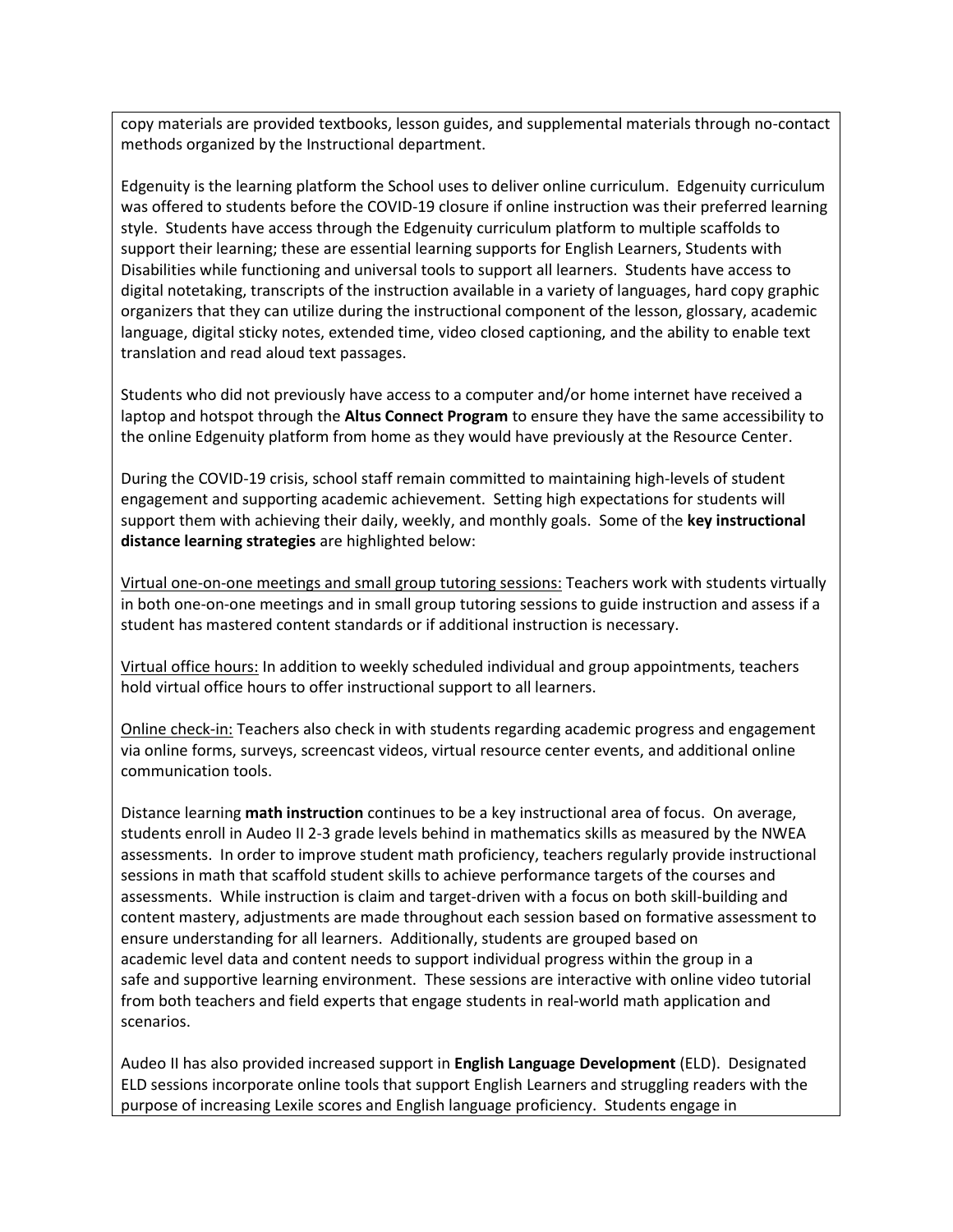online literacy circles that promote virtual collaboration and language development in alignment with the English Learner Plan. Throughout these sessions, students are exposed to frontloaded vocabulary, explicit and scaffolded instruction, and multiple means of representation while being able to use their home language when needed to activate higher-order thinking skills. In addition to a focus on reading comprehension, reading fluency, and writing structures, the Designated ELD sessions offer English Learners an opportunity to develop oral language competency through virtual interaction in a meaningful, collaborative learning environment.

Teachers monitor student engagement and academic progress by inputting all completed assignments in the School Pathways PLS Gradebook. Teachers also use communication programs such as Outlook email, Google Voice, Remind and phone calls to share student progress with families. All communication and student intervention efforts are documented by instructional staff in Contact Manager. When students do not demonstrate improved academic growth over time, instructional staff initiate and increase academic intervention efforts and supports. Audeo II utilizes a Student Intervention Program which is aligned to the framework of the **Multi-Tiered System of Supports (MTSS)**. This intervention model is designed to provide instructional staff with a system that quickly identifies and match the needs of all students.

Teachers employ **Trauma Informed Practices** (TIPS) in instructional engagement strategies. Some of the key strategies include empathy, active listening, and providing a sense of safety and connectedness. The **school social worker** partners with instructional staff to provide social, emotional, and behavioral support systems to students and families. The social worker provides services and facilitate referrals to support student academic and social/emotional needs.

The School continues to offer the **California Cadet Corps** (CCC) to students as a **leadership and development program**. While founded on military principles, CCC objectives and standards focus on developing leadership skills at every level. Some of the objectives and learning targets include: Develop leadership, engender citizenship, encourage patriotism, foster academic excellence, teach basic military knowledge and promote overall health, fitness and wellness. Cadets participate in virtual meetings with their instructors continue to build character and leadership development skills through the distance learning model.

**Students with disabilities** continue to receive an equitable education that is in alignment with acceptable practices as recommended by the U.S. Department of Education. Students with disabilities are provided a free and appropriate public education (FAPE) through the implementation of services, accommodations, modifications, and supplementary aids and services as outlined in each student's individualized education plan (IEP). Specialized Academic Instruction (SAI) is provided for each student by an Education Specialist through distance learning methods including virtual and telephonic. Related services are contracted through a CDE approved Non-Public Agency (NPA) and are delivered through virtual and telephonic methods. Curriculum is adjusted to ensure full accessibility and standards-based instruction is differentiated for each student through online learning platforms.

Continued **Professional Learning** during the closure is essential to increase teacher capacity for virtual instruction. Altus University (AU) continues in the virtual environment through AU in the Cloud utilizing Teams Virtual Conferencing. Professional Learning through AU in the Cloud is aligned to the California Quality Professional Learning Standards (QPLS). In conjunction with the student data used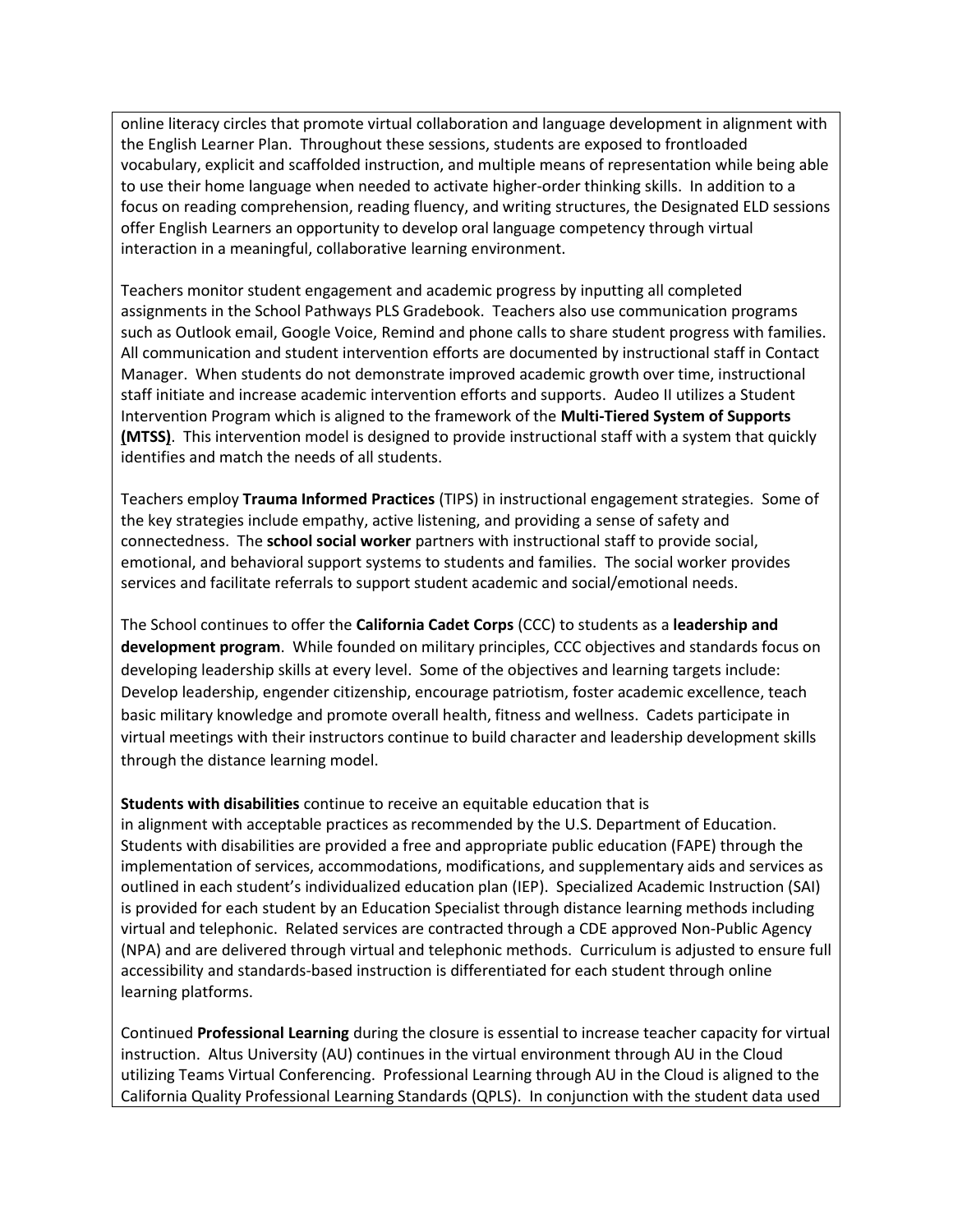to create the Altus University in the Cloud sessions, additional data is used to measure the participants needs. Data is collected from student outcomes and from the employee survey that was deployed at the beginning of the COVID-19 closure. The AU in the Cloud sessions use the school-wide initiatives to improve student learning in math and literacy. Family feedback from the survey results are helped to identify needs as well as participation, credit completion, and assessment results. AU in the Cloud sessions each have an evaluation for participants to provide feedback on the participation, satisfaction, usefulness, learning, and additional areas for follow up. The feedback is given back to the departments to use as a part of their PLCs and plan for additional AU in the Cloud sessions.

AU sessions allow participants the space to explore the curriculum content necessary to provide quality instruction to students. The instructors of the sessions build the capacity of the participants to use frameworks, standards alignment documents, and instructional pacing guides to support teaching content standards. Assessment and instructional strategies are incorporated into the AU sessions so that teachers are using formative assessment strategies to inform virtual instruction to a diverse student population. Teachers have been through **Leading Edge Certification (LEC)**, a national certification for educational technology. Through this certification process, teachers learned how to be effective online and blended learning teachers, skills necessary during the COVID-10 closures. For new teachers, we are continuing the certification through the LEC FLEX program. Through virtual tutoring session observations, the Instructional Coordinators provide feedback on new skills acquired through the Altus University sessions. AU sessions are delivered by instructors who model how to differentiate curriculum and scaffold instruction so that there is support in place for all students. The sessions uphold the school's values that kids come first by increasing the participant's capacity to strengthen students' participation, engagement, connection, sense of belonging, and emotional wellbeing.

Virtual instructional strategies are presented through an equity lens, ensuring access and equity for all students during distance learning. Data informing AU in the Cloud is disaggregated by gender, race, special needs, foster youth, and socio-economic indicators. This allows for the identification of student instructional needs focused on student groups. Virtual instructional strategies are presented through an equity lens, ensuring access and equity for all students during distance learning. All participants have access to AU in the Cloud Sessions through registration on the AU Portal. The AU sessions are generally on the same day of the week and time so that teachers can plan virtual instruction around the professional learning session they would like to attend. AU sessions are also recorded so staff members who are unable to attend a live session have access to on demand AU sessions.

**Instructors for AU in the Cloud sessions are a collaboration of Special Education, English Learner, and General Education teachers**. AU in the Cloud session instructors maintain a positive learning environment for all participants. Participants can utilize the chat feature within Teams to get answers to questions without breaking the flow of instruction and they also have an opportunity to unmute their microphone to participate verbally. Instructors of the AU sessions also engage participants through Web 2.0 tools learned from the Leading Edge Certification (LEC). AU in the Cloud instructors understand that especially in this COVID-19 closure, student Social Emotional Learning is at the heart and we focus on connection with students first, followed by content.

From May 15-29, 2020, Audeo II surveyed students and parents on their perceptions of **distance learning curriculum and instructional support**. Some of the key findings are provided below: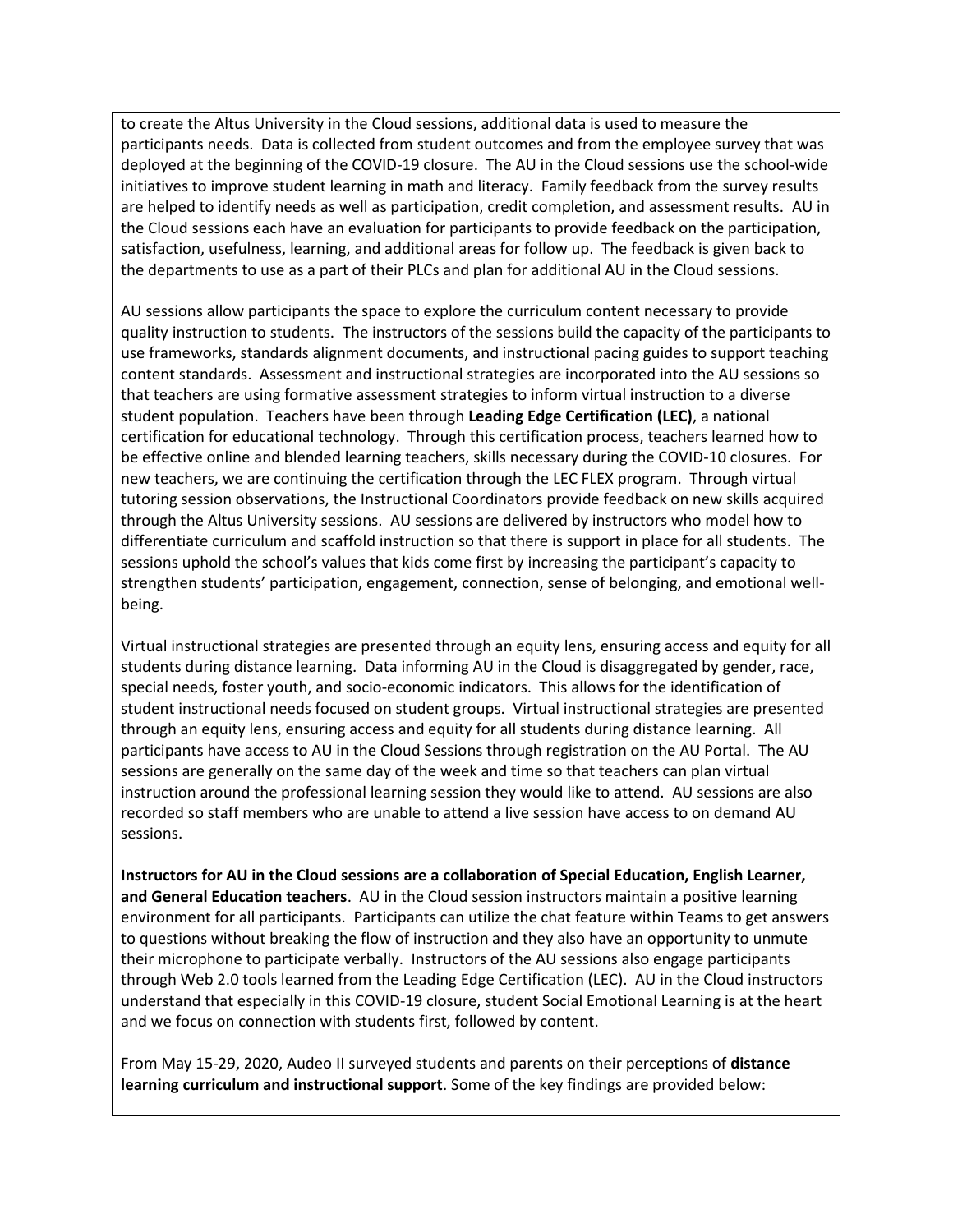- 96% of all survey respondents reported that the distance learning coursework has been relevant and engaging.
- 100% of all survey respondents reported that the school offers distance learning instruction through phone calls, video conferences and office hours, for their student.
- 94% of all survey respondents reported that the distance learning instruction their student receives is effective and supportive.
- 96% of all survey respondents and 100% of survey respondents with Students With Disabilities reported that their student's teacher sets high expectations and provides the support they need to achieve.

Overall, Audeo II has used a systematic approach to provide high-quality distance learning opportunities for all students. The School has been able to meet the learning needs of all students during the COVID-19 emergency by providing students with a standards-based curriculum integrated with technology, research based instructional strategies, and a robust professional learning system available to all staff.

**Provide a description of the steps that have been taken by the LEA to provide school meals while maintaining social distancing practices.**

While maintaining all social distancing practices and ensuring staff wear proper masks and gloves, Audeo II has partnered with the San Diego Food Bank to provide meals Monday-Thursday to students and families at two school distribution sites. Families arriving in vehicles are advised to remain in their vehicle as they receive food. All other visitors are advised to maintain six feet social distancing if there is a line. Audeo II has informed students and families of the Altus Schools **Grab and Go Meal Program** by posting information on the school website and emailing flyers directly to all enrolled students and parents. On average, these two distribution centers provide 150 meals to students, families and community members each week.

Audeo II has also posted available community-based food resources on the School website along with the CA Meals for Kids Mobile Application. Some of the food resources listed on the School website include the Pandemic EBT, CalFresh Online Shopping, San Diego Food Banks neighborhood distribution locations, Feeding San Diego, and 2-1-1. Audeo II's main office line has also been answered since the beginning of the COVID-19 emergency and staff have been able to provide families with community-based food resources and services.

In order to ensure access to meal distribution sites, the School continues to provide students in need of transportation with **bus passes**. Students have been provided bus passes prior to the COVID-19 emergency to 'Break All Barriers' of learning and increase access to safe and supportive educational environments.

**Provide a description of the steps that have been taken by the LEA to arrange for supervision of students during ordinary school hours.**

Audeo II is helping families in need of child care find options that might work for their families. Audeo II has identified known programs that remain open during the COVID-19 emergency and have shared